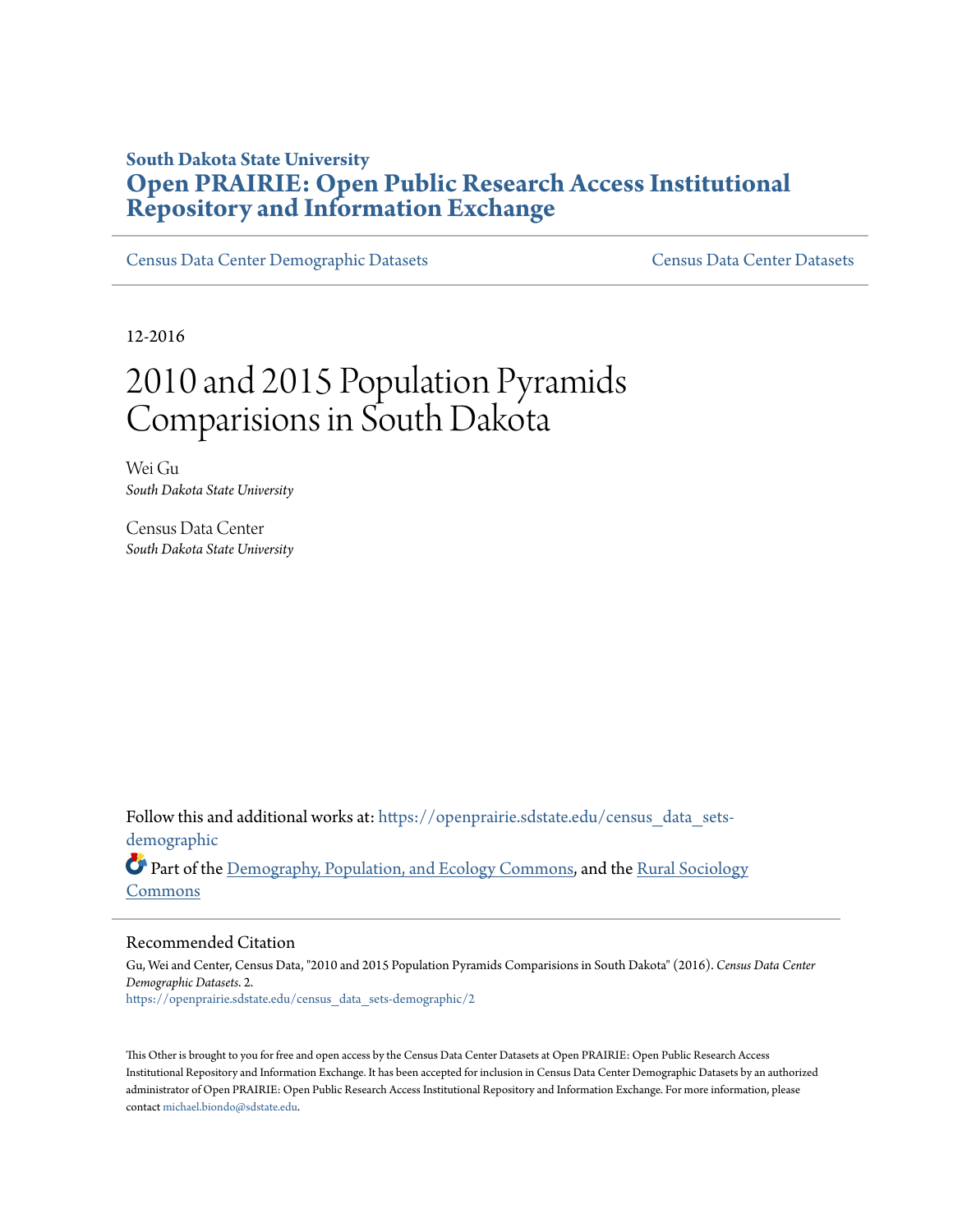### **2010 and 2015 Population Pyramids Comparisons in South Dakota**

**South Dakota – State Level**



#### **Urban and Rural Area**

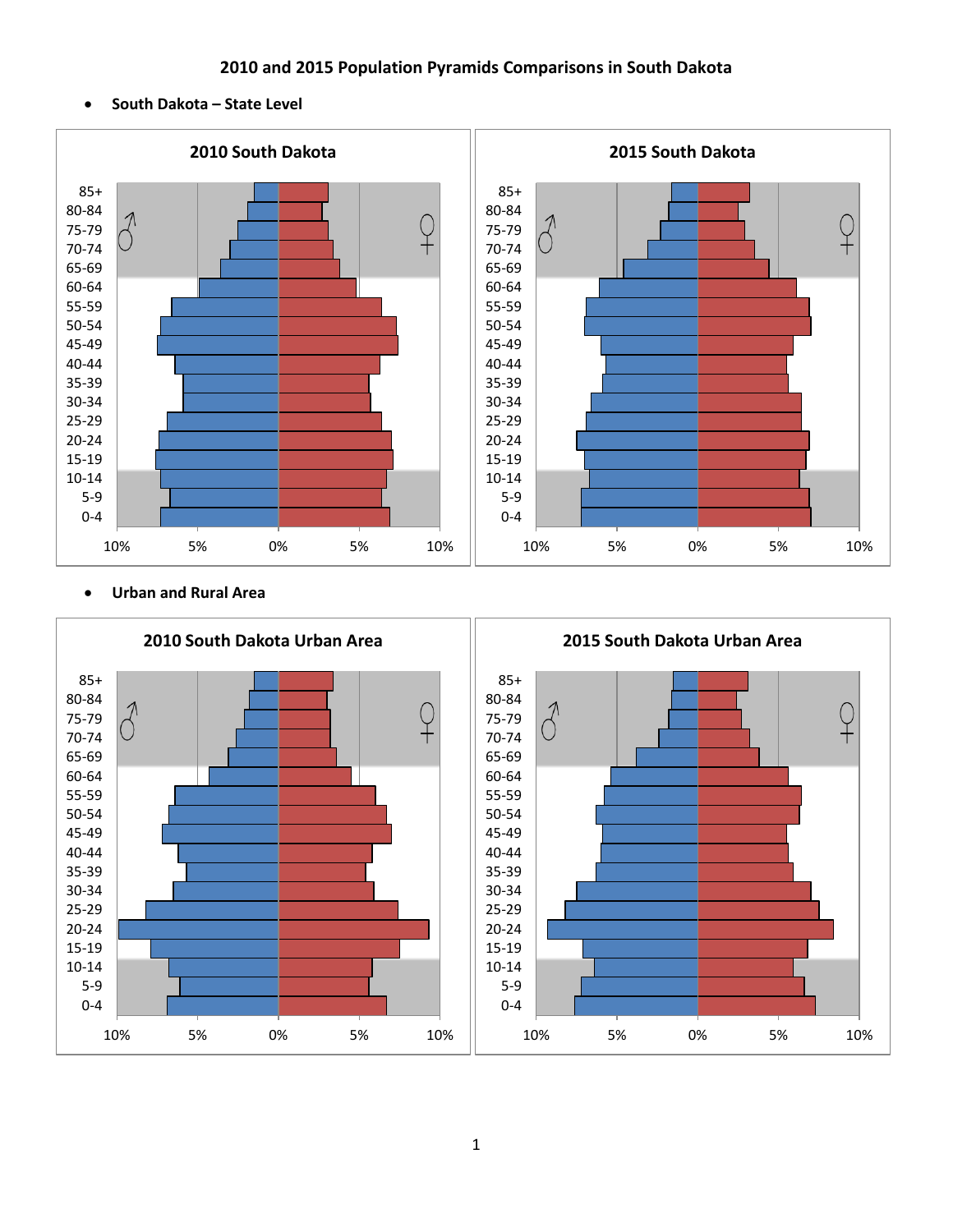

**Metropolitan Cities – Rapid City and Sioux Falls**